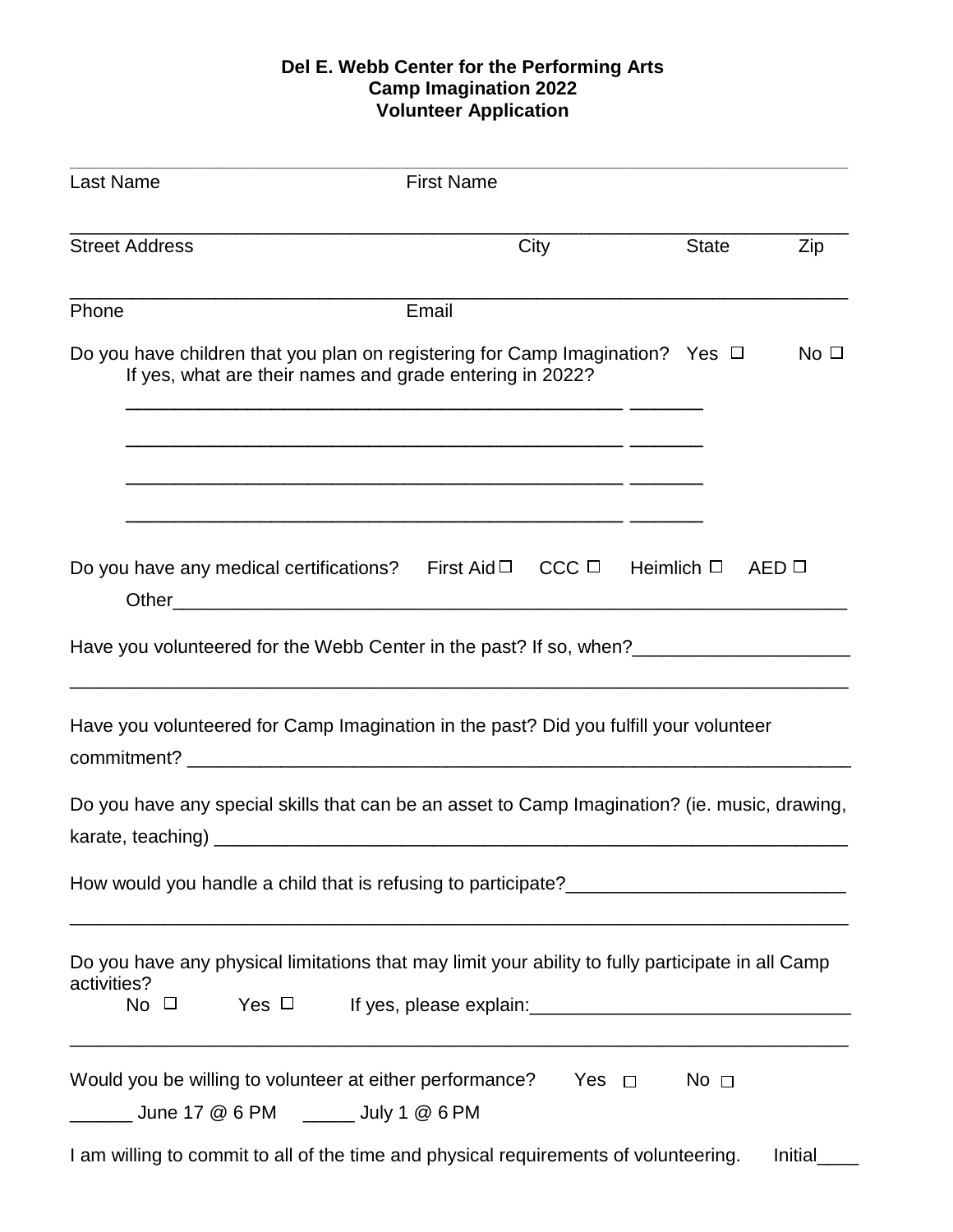## **Session I Volunteer Form**

| Please check which days (a minimum of 5) you will be available to volunteer<br>and your preference of age group.                                                                                                                                                                                             |                                                                                                                                                   |                                    |                                                                            |                                                                 |  |  |  |  |
|--------------------------------------------------------------------------------------------------------------------------------------------------------------------------------------------------------------------------------------------------------------------------------------------------------------|---------------------------------------------------------------------------------------------------------------------------------------------------|------------------------------------|----------------------------------------------------------------------------|-----------------------------------------------------------------|--|--|--|--|
| <b>Session I</b><br>** Sunday, June 5, Mandatory Volunteer Orientation at the Webb Center @ 6PM **<br>This is the only training; both sessions' volunteers must attend. **                                                                                                                                   |                                                                                                                                                   |                                    |                                                                            |                                                                 |  |  |  |  |
| Mon., June 6<br>$8:00AM - 1:00PM$                                                                                                                                                                                                                                                                            | $8:15AM - 1:00PM$                                                                                                                                 | $8:15AM - 1:00PM$                  | Tues., June 7 Wed., June 8 Thurs., June 9 Fri., June 10<br>8:15AM – 1:00PM | 8:15AM -1:00PM                                                  |  |  |  |  |
| Mon., June 13<br>$8:15AM - 1:00PM$                                                                                                                                                                                                                                                                           | Tues., June 14<br>$8:15AM - 1:00PM$                                                                                                               | Wed., June 15<br>$8:15AM - 1:00PM$ | Thurs., June 16<br>$8:15AM - 1:00PM$                                       | **Fri., June 17**<br>**Performance Night**<br>$5:45PM - 8:00PM$ |  |  |  |  |
| Discovery Camp: First - Third Grade Students<br>If you are unavailable to volunteer backstage during<br>your session's performance, please consider<br>Limelight Camp: Fourth - Sixth Grade Students<br>volunteering for the other session's show night.<br>Mainstage Camp: Seventh - Twelfth Grade Students |                                                                                                                                                   |                                    |                                                                            |                                                                 |  |  |  |  |
|                                                                                                                                                                                                                                                                                                              |                                                                                                                                                   |                                    |                                                                            | **Fri., July 1**<br>**Performance Night**<br>$5:45PM - 8:00PM$  |  |  |  |  |
| <b>Emergency Contact Phone:</b>                                                                                                                                                                                                                                                                              |                                                                                                                                                   |                                    |                                                                            |                                                                 |  |  |  |  |
|                                                                                                                                                                                                                                                                                                              |                                                                                                                                                   |                                    |                                                                            |                                                                 |  |  |  |  |
|                                                                                                                                                                                                                                                                                                              |                                                                                                                                                   | Keep this copy for your records.   |                                                                            |                                                                 |  |  |  |  |
| **Sunday, June 5, Mandatory Volunteer Orientation at the Webb Center @ 6PM**                                                                                                                                                                                                                                 |                                                                                                                                                   |                                    |                                                                            |                                                                 |  |  |  |  |
| Mon., June 6<br>$8:00AM - 1:00PM$                                                                                                                                                                                                                                                                            | Tues., June 7<br>$8:15AM - 1:00PM$                                                                                                                | Wed., June 8<br>$8:15AM - 1:00PM$  | Thurs., June 9<br>$8:15AM - 1:00PM$                                        | Fri., June 10<br>8:15AM -1:00PM                                 |  |  |  |  |
| Mon., June 13<br>$8:15AM - 1:00PM$                                                                                                                                                                                                                                                                           | Tues., June 14<br>$8:15AM - 1:00PM$                                                                                                               | Wed., June 15<br>$8:15AM - 1:00PM$ | Thurs., June 16<br>$8:15AM - 1:00PM$                                       | **Fri., June 17**<br>** Performance**<br>$5:45PM - 8:00PM$      |  |  |  |  |
|                                                                                                                                                                                                                                                                                                              | Discovery Camp: First - Third Grade Students<br>Limelight Camp: Fourth - Sixth Grade Students<br>Mainstage Camp: Seventh - Twelfth Grade Students |                                    |                                                                            | **Fri., July 1**<br>**Performance**<br>$5:45PM - 8:00PM$        |  |  |  |  |
|                                                                                                                                                                                                                                                                                                              |                                                                                                                                                   |                                    |                                                                            |                                                                 |  |  |  |  |